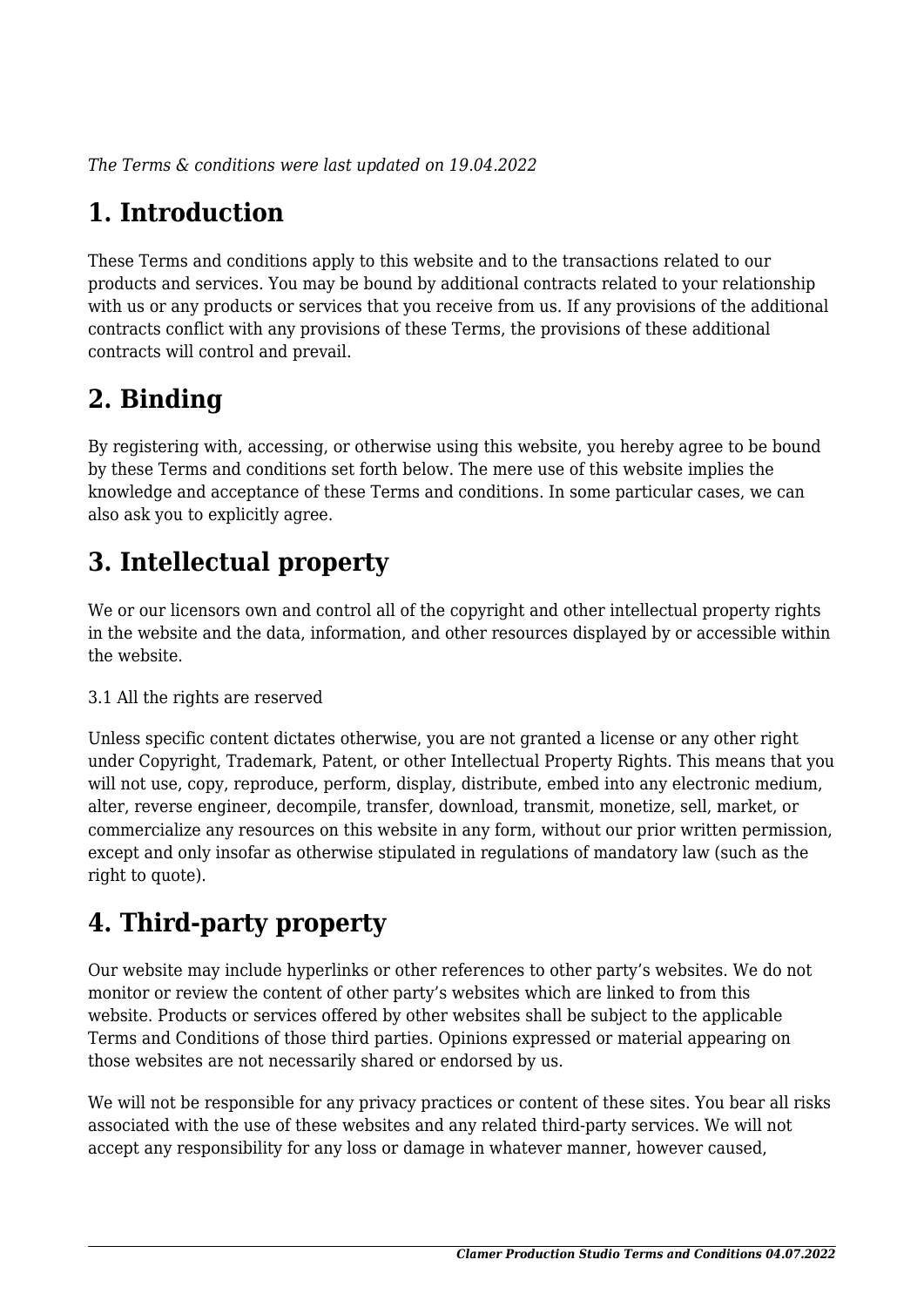resulting from your disclosure to third parties of personal information.

## **5. Responsible use**

By visiting our website, you agree to use it only for the purposes intended and as permitted by these Terms, any additional contracts with us, and applicable laws, regulations, and generally accepted online practices and industry guidelines. You must not use our website or services to use, publish or distribute any material which consists of (or is linked to) malicious computer software; use data collected from our website for any direct marketing activity, or conduct any systematic or automated data collection activities on or in relation to our website.

Engaging in any activity that causes, or may cause, damage to the website or that interferes with the performance, availability, or accessibility of the website is strictly prohibited.

## **6. Idea submission**

Do not submit any ideas, inventions, works of authorship, or other information that can be considered your own intellectual property that you would like to present to us unless we have first signed an agreement regarding the intellectual property or a non-disclosure agreement. If you disclose it to us absent such written agreement, you grant to us a worldwide, irrevocable, non-exclusive, royalty-free license to use, reproduce, store, adapt, publish, translate and distribute your content in any existing or future media.

## **7. Termination of use**

We may, in our sole discretion, at any time modify or discontinue access to, temporarily or permanently, the website or any Service thereon. You agree that we will not be liable to you or any third party for any such modification, suspension or discontinuance of your access to, or use of, the website or any content that you may have shared on the website. You will not be entitled to any compensation or other payment, even if certain features, settings, and/or any Content you have contributed or have come to rely on, are permanently lost. You must not circumvent or bypass, or attempt to circumvent or bypass, any access restriction measures on our website.

## **8. Warranties and liability**

Nothing in this section will limit or exclude any warranty implied by law that it would be unlawful to limit or to exclude. This website and all content on the website are provided on an "as is" and "as available" basis and may include inaccuracies or typographical errors. We expressly disclaim all warranties of any kind, whether express or implied, as to the availability, accuracy, or completeness of the Content. We make no warranty that:

• this website or our content will meet your requirements;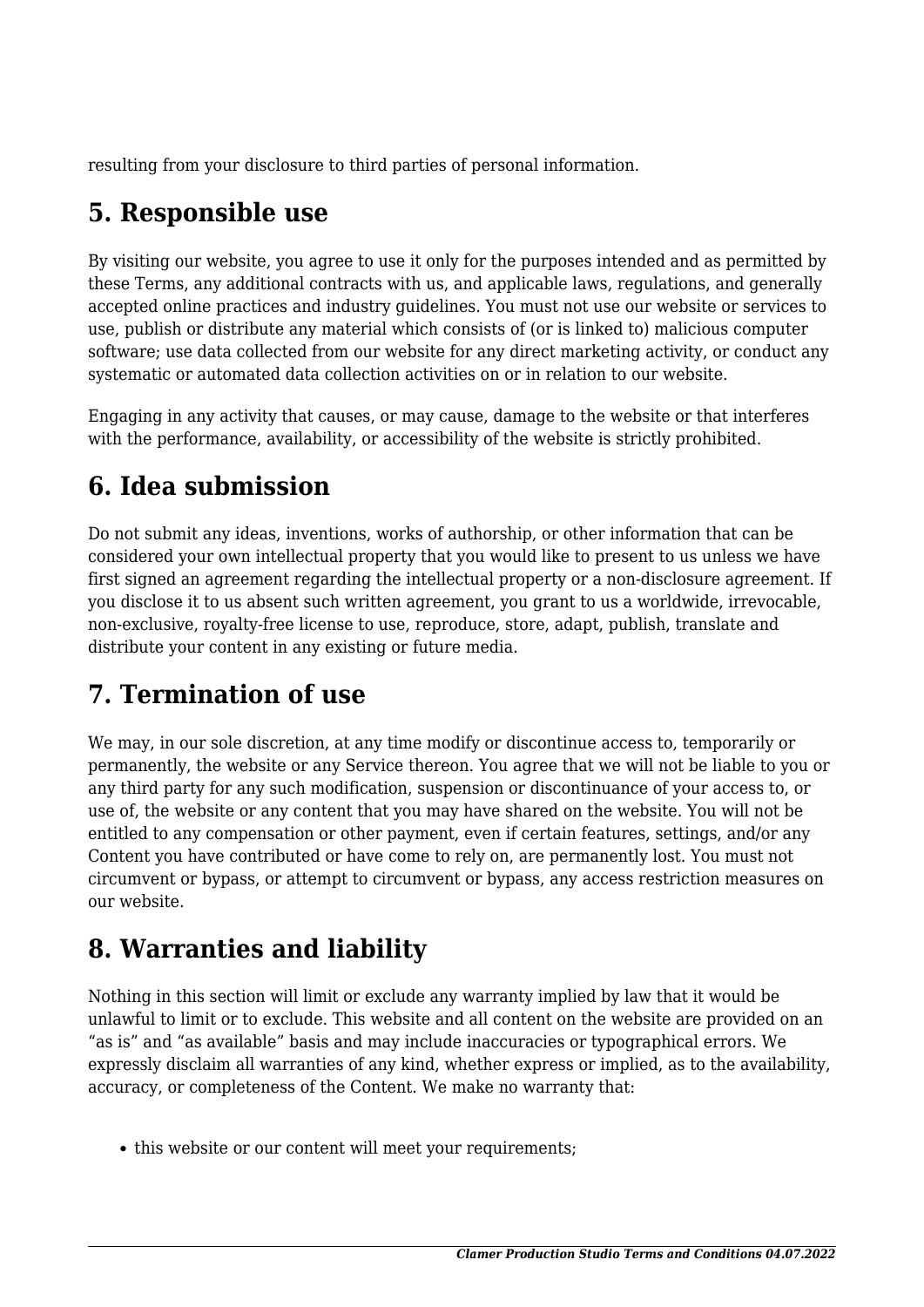this website will be available on an uninterrupted, timely, secure, or error-free basis.

Nothing on this website constitutes or is meant to constitute, legal, financial or medical advice of any kind. If you require advice you should consult an appropriate professional.

The following provisions of this section will apply to the maximum extent permitted by applicable law and will not limit or exclude our liability in respect of any matter which it would be unlawful or illegal for us to limit or to exclude our liability. In no event will we be liable for any direct or indirect damages (including any damages for loss of profits or revenue, loss or corruption of data, software or database, or loss of or harm to property or data) incurred by you or any third party, arising from your access to, or use of, our website.

Except to the extent any additional contract expressly states otherwise, our maximum liability to you for all damages arising out of or related to the website or any products and services marketed or sold through the website, regardless of the form of legal action that imposes liability (whether in contract, equity, negligence, intended conduct, tort or otherwise) will be limited to the total price that you paid to us to purchase such products or services or use the website. Such limit will apply in the aggregate to all of your claims, actions and causes of action of every kind and nature.

#### **9. Privacy**

To access our website and/or services, you may be required to provide certain information about yourself as part of the registration process. You agree that any information you provide will always be accurate, correct, and up to date.

We have developed a policy to address any privacy concerns you may have. For more information, please see our **Privacy Statement** and our **[Cookie Policy](https://clamer.bg/cookie-policy/)**.

#### **10. Export restrictions / Legal compliance**

Access to the website from territories or countries where the Content or purchase of the products or Services sold on the website is illegal is prohibited. You may not use this website in violation of export laws and regulations of Bulgaria.

## **11. Assignment**

You may not assign, transfer or sub-contract any of your rights and/or obligations under these Terms and conditions, in whole or in part, to any third party without our prior written consent. Any purported assignment in violation of this Section will be null and void.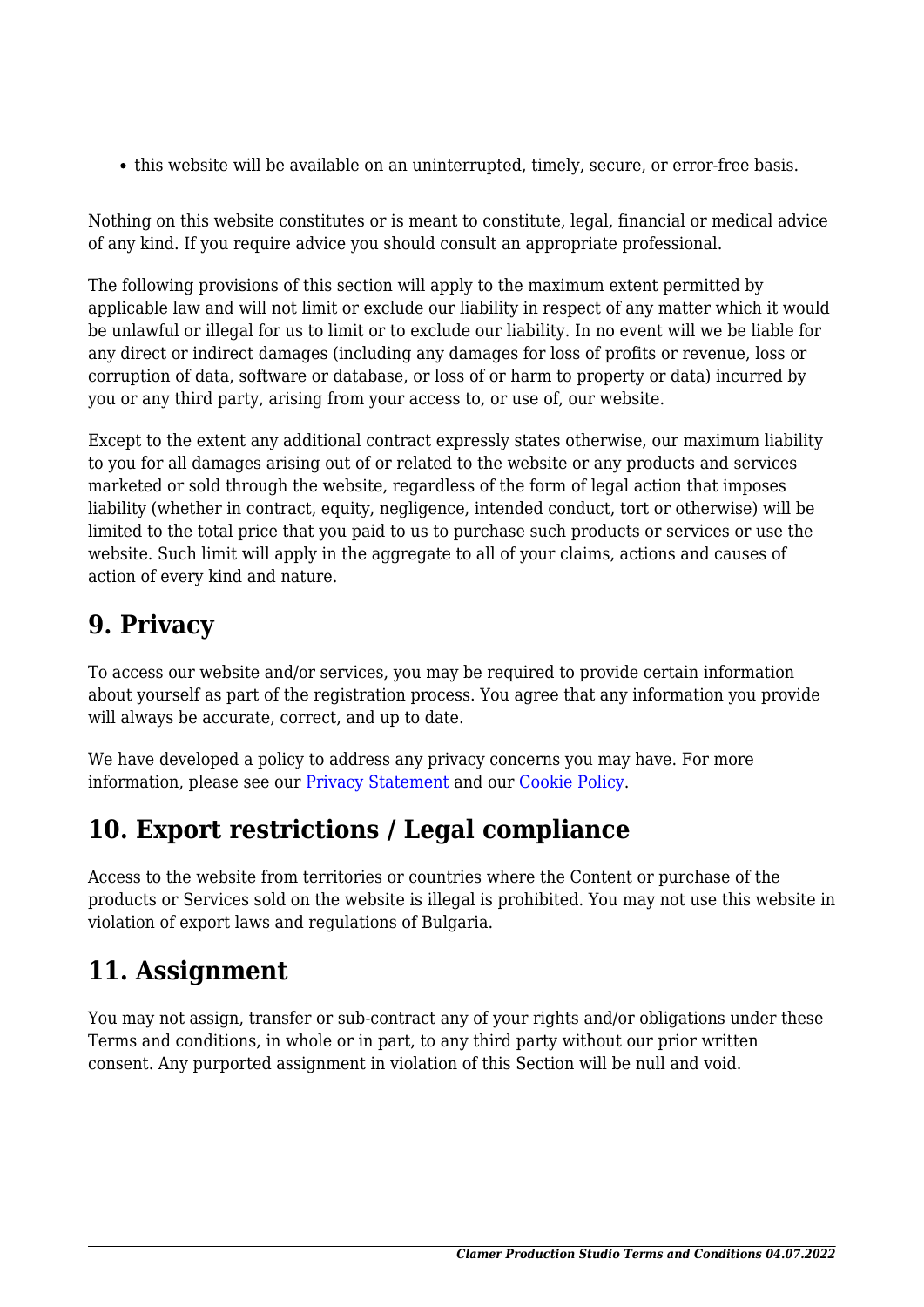#### **12. Breaches of these Terms and conditions**

Without prejudice to our other rights under these Terms and Conditions, if you breach these Terms and Conditions in any way, we may take such action as we deem appropriate to deal with the breach, including temporarily or permanently suspending your access to the website, contacting your internet service provider to request that they block your access to the website, and/or commence legal action against you.

#### **13. Indemnification**

You agree to indemnify, defend and hold us harmless, from and against any and all claims, liabilities, damages, losses and expenses, relating to your violation of these Terms and conditions, and applicable laws, including intellectual property rights and privacy rights. You will promptly reimburse us for our damages, losses, costs and expenses relating to or arising out of such claims.

#### **14. Waiver**

Failure to enforce any of the provisions set out in these Terms and Conditions and any Agreement, or failure to exercise any option to terminate, shall not be construed as waiver of such provisions and shall not affect the validity of these Terms and Conditions or of any Agreement or any part thereof, or the right thereafter to enforce each and every provision.

#### **15. Language**

These Terms and Conditions will be interpreted and construed exclusively in English. All notices and correspondence will be written exclusively in that language.

#### **16. Entire agreement**

These Terms and Conditions, together with our privacy statement and [cookie policy,](https://clamer.bg/cookie-policy/) constitute the entire agreement between you and Clamer design ltd. in relation to your use of this website.

## **17. Updating of these Terms and conditions**

We may update these Terms and Conditions from time to time. It is your obligation to periodically check these Terms and Conditions for changes or updates. The date provided at the beginning of these Terms and Conditions is the latest revision date. Changes to these Terms and Conditions will become effective upon such changes being posted to this website. Your continued use of this website following the posting of changes or updates will be considered notice of your acceptance to abide by and be bound by these Terms and Conditions.